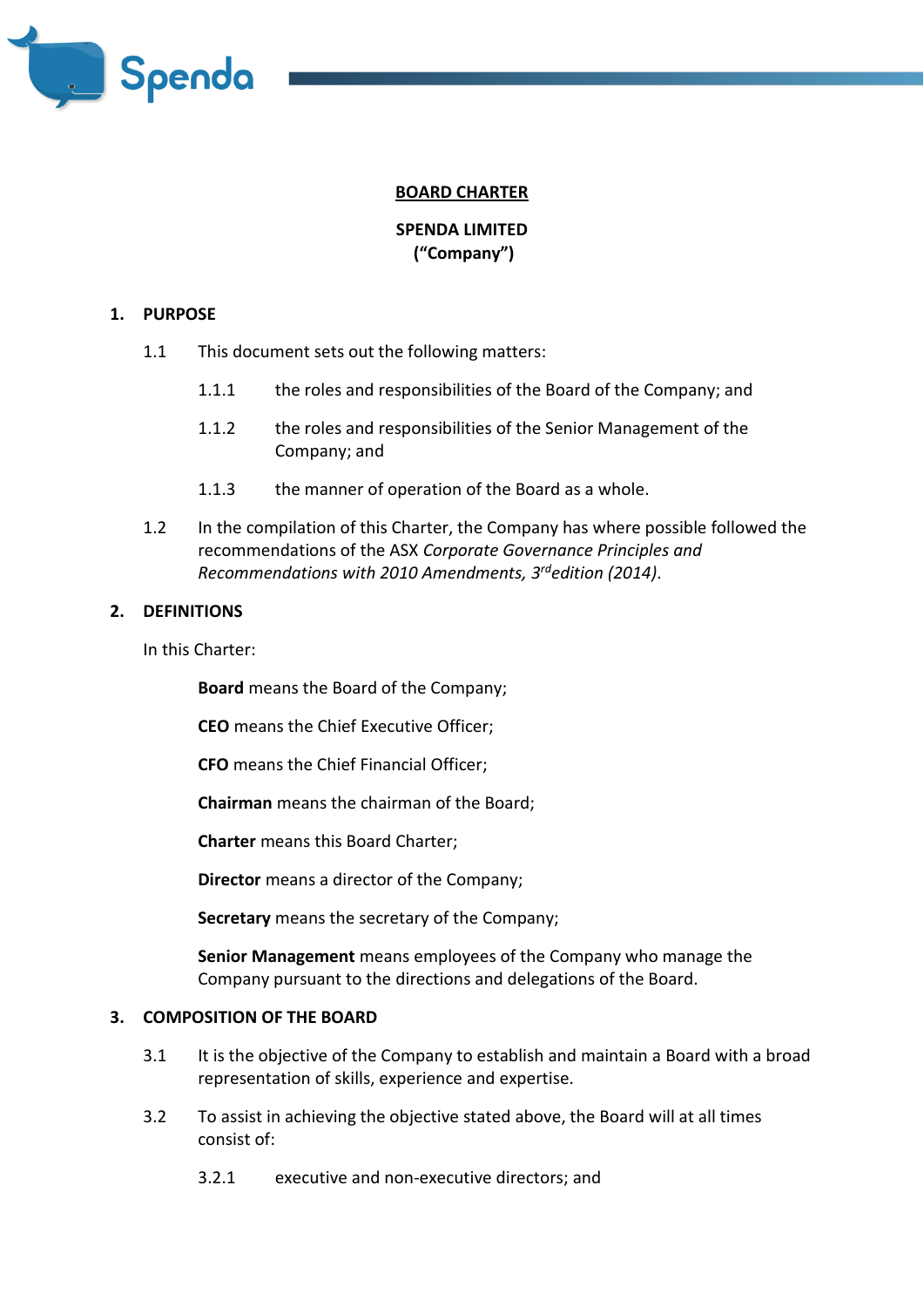

- 3.2.2 a minimum of three directors.
- 3.3 The members of the Board will be listed in the Annual Report of the Company.
- 3.4 In accordance with the ASX Corporate Governance Principles and Recommendations, the Board considers that a director to be independent if the director is free of any interest, relationship or association that may materially influence, or may reasonably be perceived to materially influence, the director's capacity to exercise their independent judgment on issues before the Board, and to act in the best interests of the Company and its shareholders. Therefore, the Board considers a non-executive director to be an independent director if they are a director who is not a member of Senior Management of the Company and who:
	- 3.4.1 is not a substantial security holder of the Company, or an officer of, or otherwise directly associated with a substantial security holder of the Company;
	- 3.4.2 is not or has not been employed in an executive capacity by the Company or a child entity of the Company within the last three years and did not become a Director within three years of being so employed;
	- 3.4.3 within the last three years, has not been a senior employee, partner or director of a provider of material professional services to the Company or a child entity of the Company;
	- 3.4.4 within the last three years, has not been in a material business relationship with the Company or any child entity of the Company or an officer of, or an associate to, someone with such a relationship;
	- 3.4.5 is not a party to a material contractual relationship with the Company or a child entity of the Company other than as a Director of the Company;
	- 3.4.6 has not served on the Board for a period of time which may materially interfere with that Director's motivation to act in the best interests of the Company;
	- 3.4.7 has no close family ties with any person who falls within any of the categories described in clauses 3.4.1 to 3.4.5 above; and
	- 3.4.8 is free from any conflict of interest which may materially interfere with that Director's motivation to act in the best interest of the Company.
- 3.5 The Board shall review the independence of each non-executive director on an annual basis, having regard to the indicia set out in clause 3.4 above.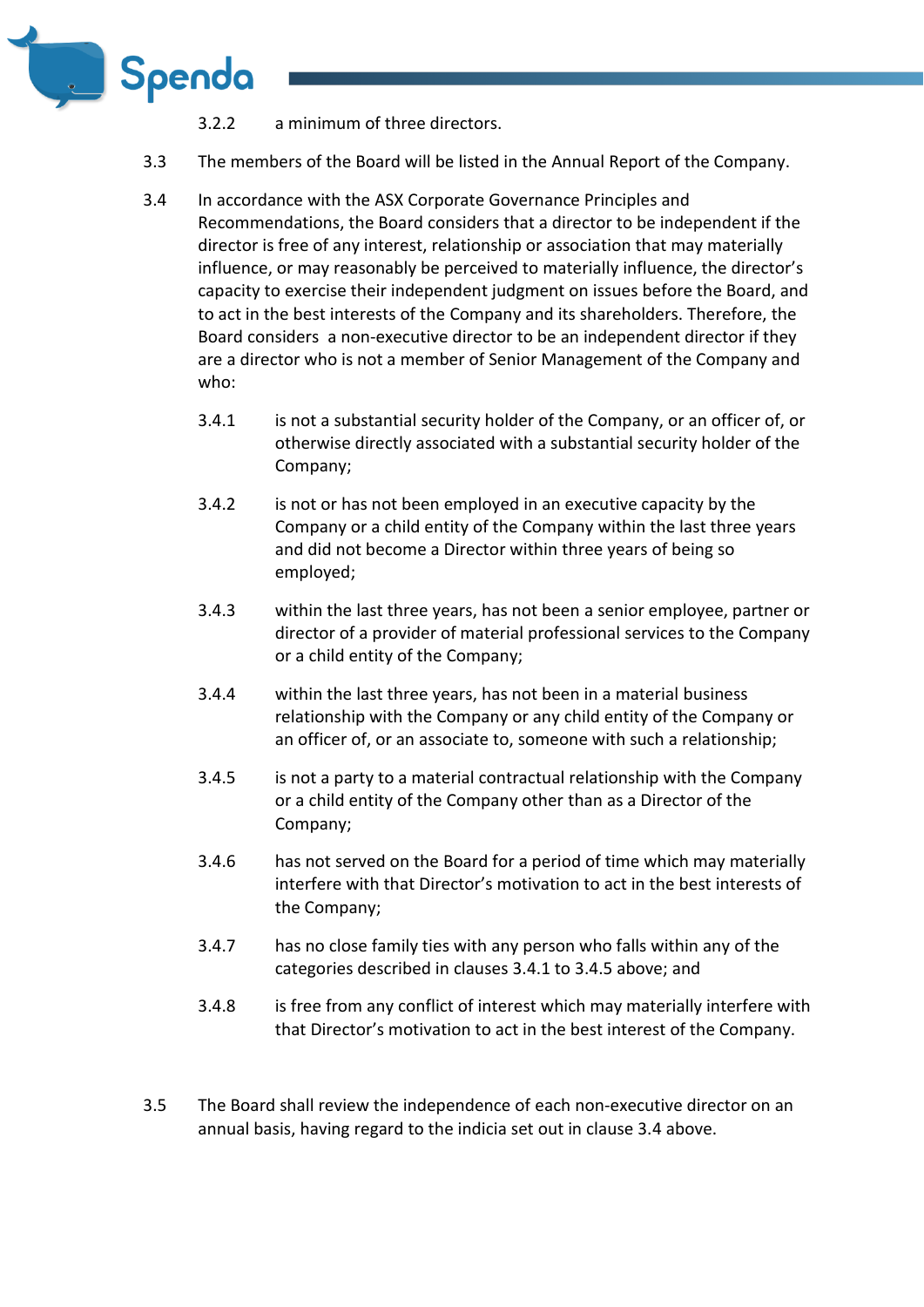

3.6 The Board shall state whether a non-executive Director is independent or not, and the reasons for such opinion, in the Company's annual report.

# **4. APPOINTMENT**

- 4.1 Directors are appointed in accordance with the Constitution of the Company. The Board will review and assess the suitability of new Directors against fixed criteria, which include overall skills, experience and background, professional skills, potential conflicts of interest, ability to exercise independent judgment and whether such director can be considered to be independent.
- 4.2 The Board will set out the terms and conditions of the appointment of a Director in a formal letter of appointment or Director's Service Agreement.
- 4.3 New Directors of the Company will be provided with a copy of the constitution of the Company and all relevant policies of the Board.
- 4.4 New Directors will be fully briefed with respect to the strategic direction of the Company.
- 4.5 Directors will be offered regular opportunity for professional development.
- 4.6 The Company shall undertake appropriate checks before appointing a Director or putting forward to security holders a candidate for election as a Director of the Company;
- 4.7 The Company will provide security holders of the Company with all material information in the Company's possession which is relevant to a decision on whether to elect or re-elect a Director.
- 4.8 The Board will set out the terms and conditions of the appointment of a Senior Manager in an employment contract with the Senior Manager.

# **5. RESPONSIBILITIES OF THE BOARD**

- 5.1. The Board is ultimately responsible for the overall management and corporate governance of the Company.
- 5.2. The Board has the authority to make decisions and give directions in relation to:
	- 5.2.1. the development, implementation and alteration of the strategic direction of the Company, including future expansion of the Company's business activities;
	- 5.2.2. risk management, assessment and monitoring;
	- 5.2.3. ensuring appropriate external reporting to shareholders, the ASX, ASIC and other stakeholders;
	- 5.2.4. encouraging ethical behaviour, including compliance with the Company's governing laws and procedures and compliance with corporate governance standards; and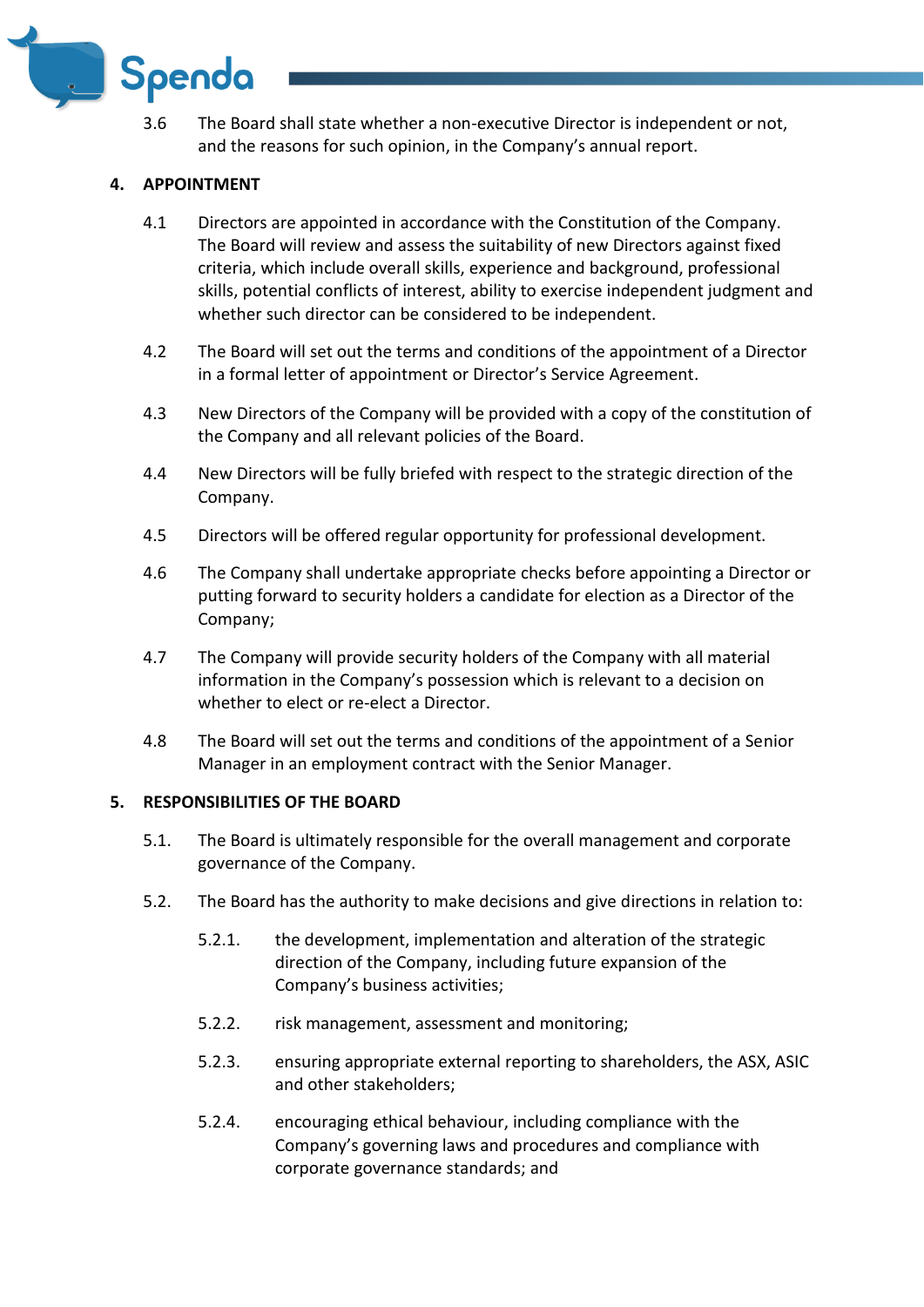

- 5.2.5. establishing targets and goals for Senior Management to achieve and monitoring the performance of Senior Management.
- 5.3. The Board will make available the required financial and human resources to Senior Management to achieve the targets and goals set by the Board.
- 5.4. The Board has responsibility for the following specific matters:
	- 5.4.1 the appointment, and where appropriate, the removal of the:
		- 5.4.1.1 CEO;
		- 5.4.1.2 CFO;
		- 5.4.1.3 Executive Directors;
		- 5.4.1.4 Company Secretary; and
		- 5.4.1.5 Senior Management

of the Company.

- 5.4.2 oversight of and final approval in relation to all matters delegated to Senior Management;
- 5.4.3 determining and amending when appropriate, the powers and functions of the Risk and Audit Committee, and upon establishment, the Technical Committee;
- 5.4.4 ensure the Code of Conduct, the Communication and Disclosure Policy, the Securities Trading Policy, the Risk Management Policy and Remuneration Policy are operative and being complied with;
- 5.4.5 regular review of and powers to amend the Code of Conduct, the Communication and Disclosure Policy, the Securities Trading Policy, the Risk Management Policy and Remuneration Policy to ensure the policies meet the standards of corporate governance the Board is committed to;
- 5.4.6 review and oversight of compliance with ASX Listing Rules, financial reporting obligations, including periodic and continuous disclosure, legal compliance and related corporate governance matters;
- 5.4.7 approving and monitoring major capital expenditure, capital management, acquisitions and divestitures and material contracts;
- 5.4.8 approving and monitoring major Company financing matters including incurring material debt obligations; and
- 5.4.9 monitoring and reviewing the financial performance of the Company;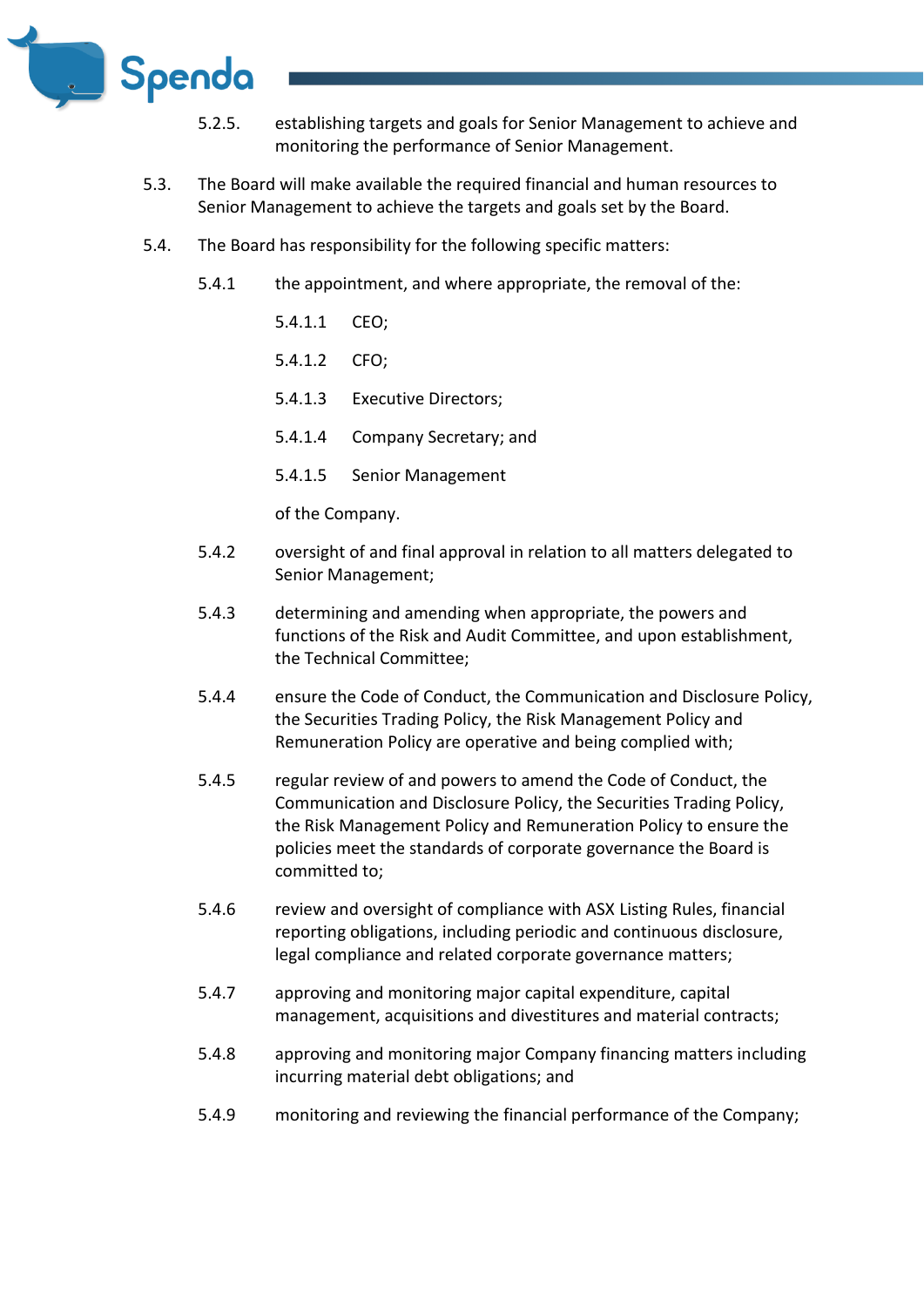

- 5.4.10 monitoring and reviewing the operational performance of the Company including the viability of current and prospective operations and exploration opportunities; and
- 5.4.11 proposing and recommending to shareholders any changes in the capital structure of the Company.
- 5.5 The Board may, in its absolute discretion, delegate any matter listed above in 5.4.1 – 5.4.11 to Senior Management to ensure the efficient day-to-day operation of the Company.

## **6. ALLOCATION OF RESPONSIBILITIES**

- 6.1 The **Chairman** should not be the CEO and has the following responsibilities:
	- 6.1.1 the organisation and efficient conduct of the business of the Board at Board meetings and on all other occasions;
	- 6.1.2 ensuring all Directors are adequately informed about Board matters in a timely fashion to facilitate rigorous and accurate decision making in all business of the Board;
	- 6.1.3 setting the agenda for meetings of the Board, guiding the meetings to facilitate open discussion and managing the conduct of, and frequency and length of such meetings, in order to provide the Board with an opportunity to arrive at a detailed understanding of the Company's performance, financial position, operations and challenges;
	- 6.1.4 liaising with the Secretary concerning matters of corporate governance and conveying all information to the Board;
	- 6.1.5 encouraging engagement and compliance by Board members with their duties as Directors.
- 6.2 The **CEO/Senior Management** of the Company has the following responsibilities:
	- 6.2.1 manage the Company in accordance with the directions and delegations of the Board;
	- 6.2.2 report to the Board in a timely fashion all matters concerning the operations of the Company and the Company's employees;
	- 6.2.3 coordinate the roles and responsibilities of the management and employees of the Company to achieve the goals set by the Board;
	- 6.2.4 carry out the day-to-day management of the Company;
	- 6.2.5 in consultation with the Company's management and employees, establish and implement management policies and procedures to:
		- 6.2.5.1 achieve the financial and operational goals set by the Board;
		- 6.2.5.2 build and maintain employee satisfaction and well-being;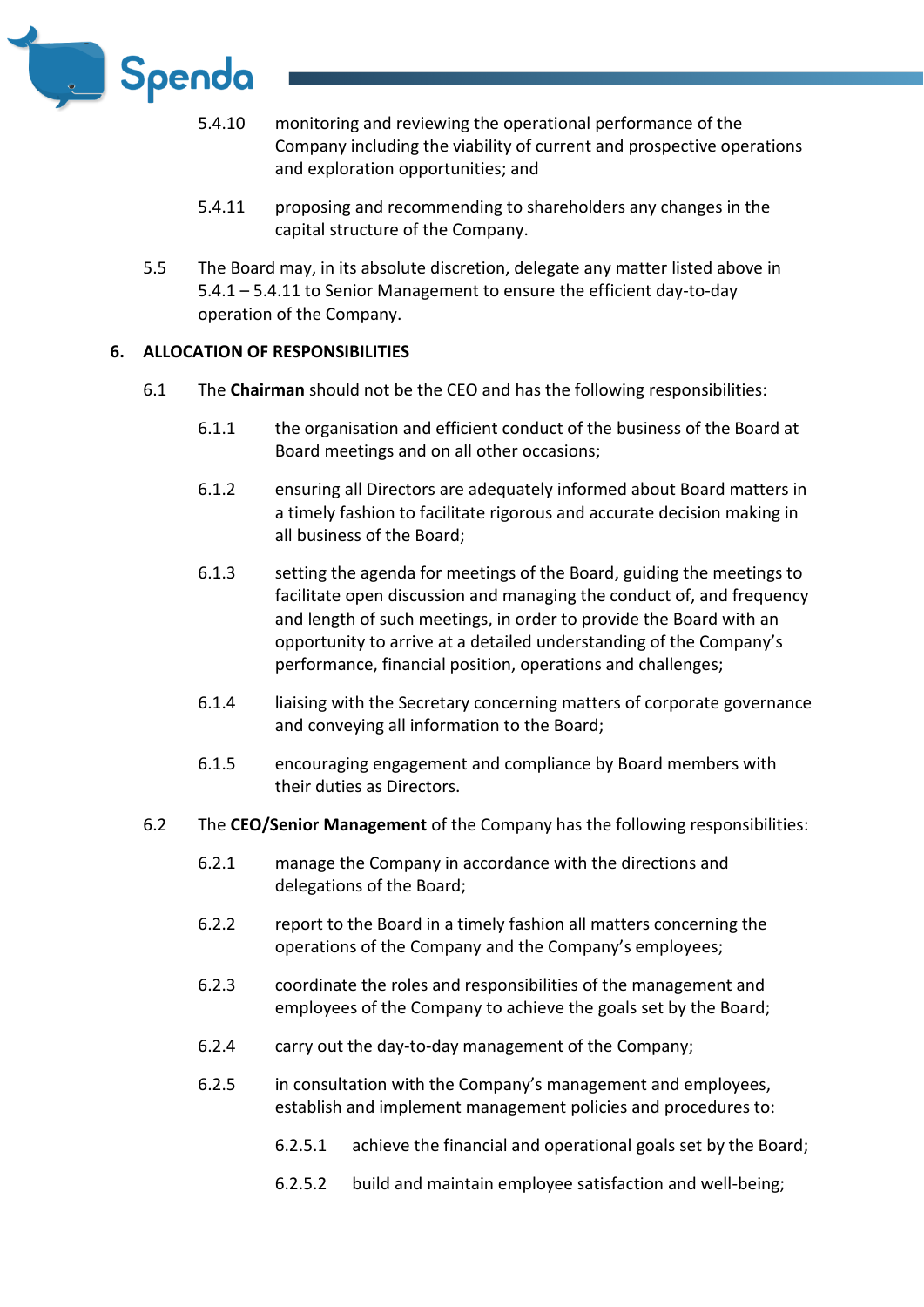

- 6.2.5.3 build and maintain a staff identity and allegiance to the Company; and
- 6.2.5.4 ensure a safe workplace for all employees; and
- 6.3 The **Company Secretary** has the following responsibilities:
	- 6.3.1 The adoption and implementation of corporate governance practices;
	- 6.3.2 Coordination of the Board and its Committees;
	- 6.3.3 Monitoring of the policies and procedures of the Board;
	- 6.3.4 Advising the Board, through the Chairman, of the corporate governance policies of the Company;
	- 6.3.5 Ensuring that each director has access to the Company's Secretary as required;
	- 6.3.6 The accurate reporting of the Business of the Board including the timely despatch of Board agendas and briefing papers and the accurate recording and timely despatch of the minutes of the Board;
	- 6.3.7 Ensuring compliance with ASX Listing Rules, the Corporations Act and Corporations Regulations where applicable to the Board and the Company;
	- 6.3.8 In particular, in conjunction with the Chairman, determining whether information conveyed to the Company Secretary should be disclosed to the ASX, and
	- 6.3.9 Liaising with the ASX in respect of Company announcements.

#### **7. BOARD MEETINGS**

- 7.1 The Board will meet no fewer than six (6) times each financial year and may meet as often as required to fulfil their duties.
- 7.2 Board papers are to be provided to all proposed attendees of Board meetings no fewer than two days before the Board meetings.
- 7.3 Minutes of Board meetings are to be provided to Directors no later than 14 days following a Board meeting.
- 7.4 At the commencement of each meeting, Board members will be invited to disclose conflicts of interest. Ongoing conflicts of interest need not be disclosed at each meeting once acknowledged. Where members are deemed to have a real or perceived conflict of interest, they will be excused from discussion on the issue where a conflict exists.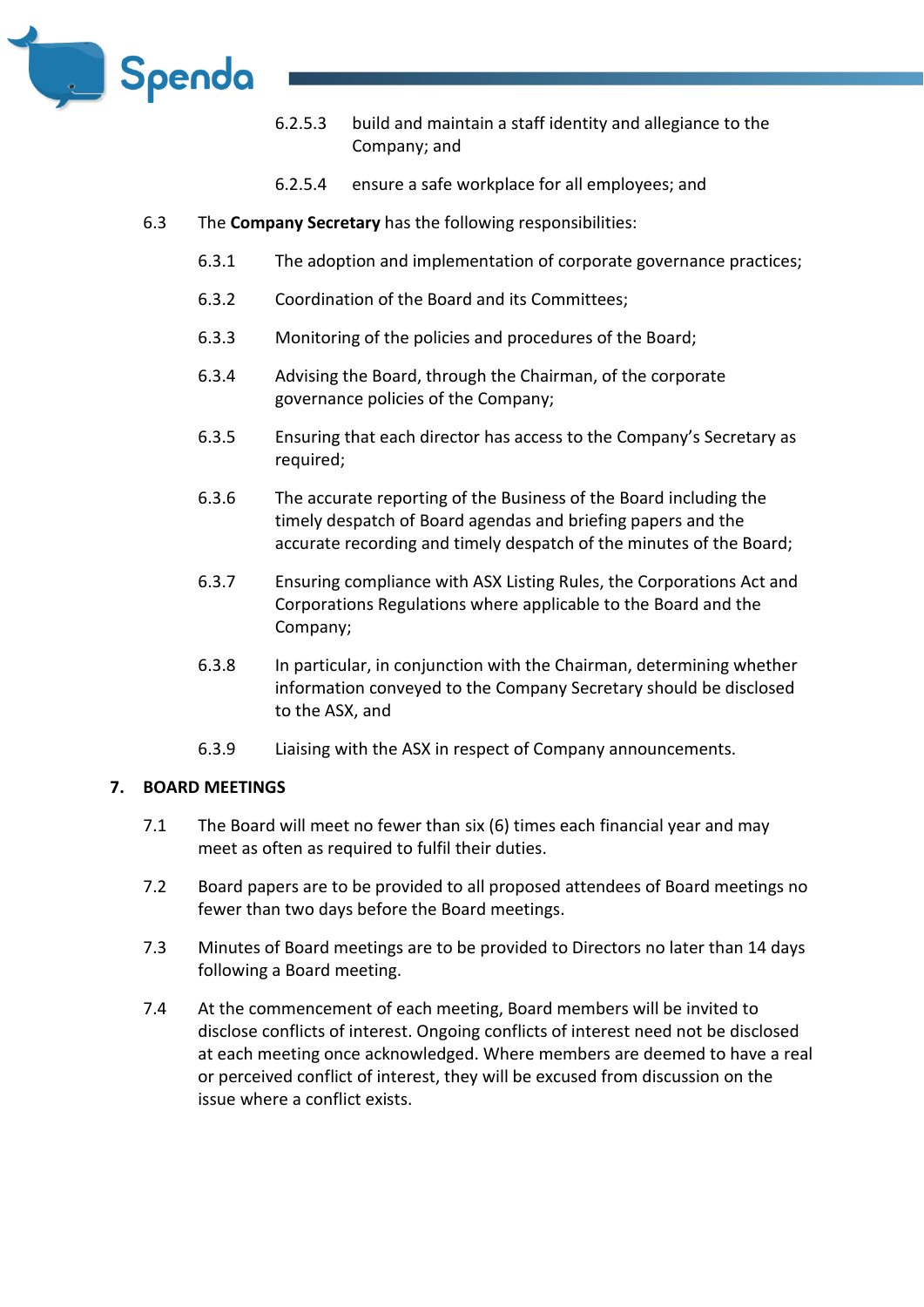

Spenda

- 8.1 To assist in the execution of its duties, the Board may establish Board Committees when deemed necessary.
- 8.2 In addition to this Charter the Board has also adopted the following policy documents in the interest of best practice in corporate governance and to guide and assist the Company in the pursuit of its values and the achievement of its goals:
	- 8.2.1 Code of Conduct;
	- 8.2.2 Securities Trading Policy;
	- 8.2.3 Communication and Disclosure Policy;
	- 8.2.4 Risk Management Policy;
	- 8.2.5 Audit and Risk Committee Charter; and
	- 8.2.6 Remuneration Policy;
- 8.3 The Board will review the policies and the Committee structure twice a year to ensure that considering the size of the Company and composition of the Board, the Board Committees are the most cost-effective and beneficial corporate structure for the Company which reflect the values of the Company and guide the conduct of the Board consistently with those goals.
- 8.4 The Board may also establish ad-hoc special purpose committees for time to time, with terms of reference approved by the Board.

#### **9. INDEPENDENT PROFESSIONAL ADVICE**

- 9.1 The Board collectively, and the Directors independently, are entitled to seek independent professional advice at the Company's expense to assist in their carrying out the functions and responsibilities as set out in this Charter or as regulated by applicable legislation, regulation or common law.
- 9.2 The Chairman must approve the engagement of professional advisors acting in the best interests of the Company. If the Chairman refuses approval of the engagement of professional advisors, the matter may be referred to the Board.

# **10 PERFORMANCE EVALUATION**

- 10.1 The Board shall develop and disclose a process for periodically evaluating the performance of the Board, its committees and individual Directors, and disclose, in relation to each reporting period, whether a performance evaluation was undertaken during that reporting period.
- 10.2 The Board shall monitor and evaluate the performance of the Managing Director and Senior Executives in achieving the strategies and budgets set by the Board, and, where appropriate, may seek advice from the Remuneration Committee;